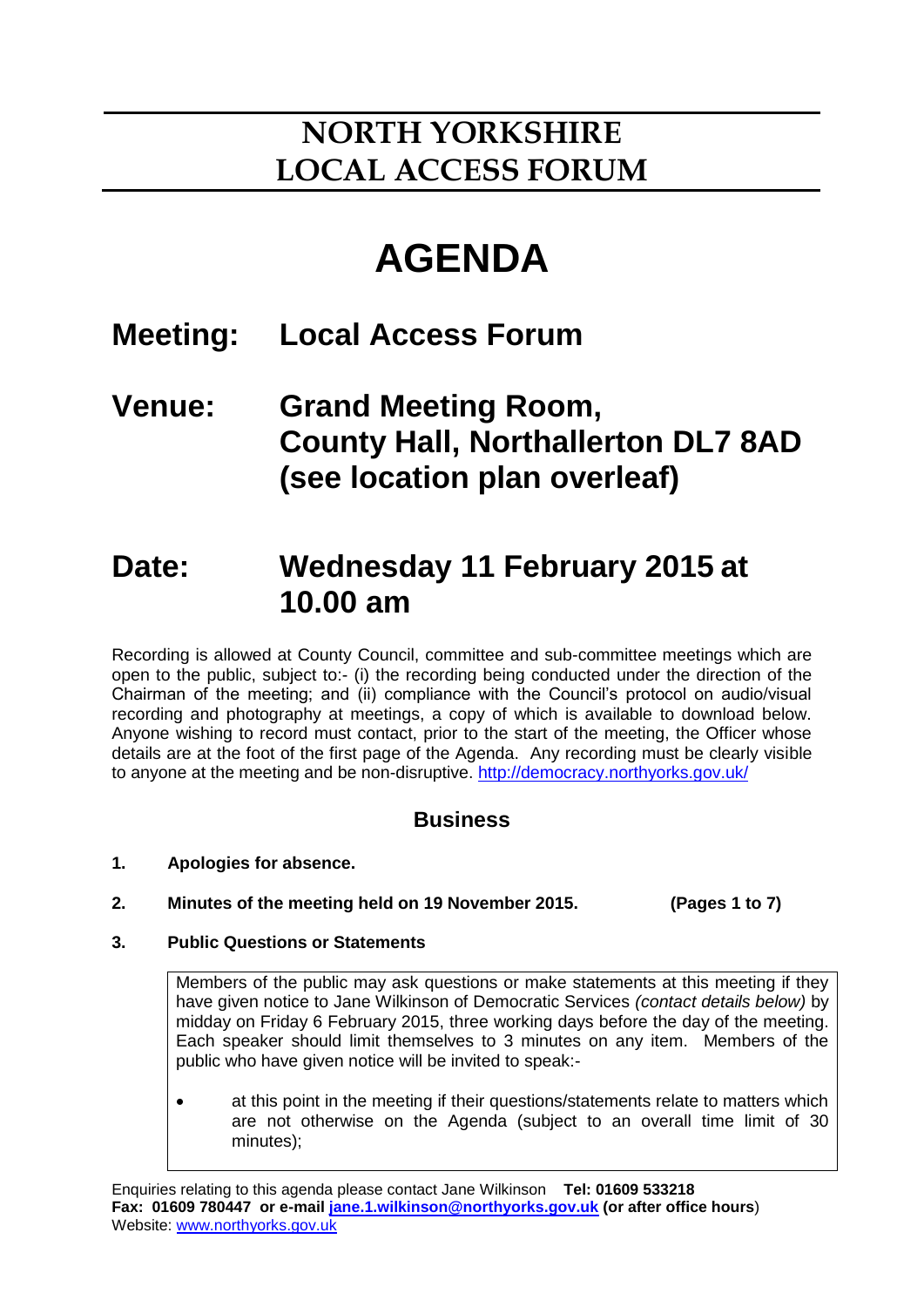when the relevant Agenda item is being considered if they wish to speak on a matter which is on the Agenda for this meeting.

**4. Schools and Education Project –** Report of Forum Member Roma Haigh

**(Page 8)**

**5. Achievement of Minimum Statutory Standard –** Report of the North Yorkshire Local Access Forum Sub Group.

**(Pages 9 to 12)**

**6. Public Rights of Way Definitive Map Orders and Processes an Update –** Report of the NYCC Definitive Map Team Leader

**(Pages 13 to 15)**

- **7. Minerals & Waste Joint Plan - Supplementary Sites Consultation –** Report of the Definitive Map Officer. **(Pages 16 to 17)**
- **8. Highway Asset Management Database - Symology** Report of the NYCC Senior Ranger

**(Page 18)**

- **9. North York Moors National Park Local Access Forum –** Confirmed Minutes of a meeting held on 2 December 2014. (For information only) **(Pages 19 to 23)**
- **10. Yorkshire Dales National Park Local Access Forum –** Draft Minutes of a meeting held on 30 September 2014. (For information only) **(Pages 24 to 32)**
- **11. Forward Plan –** Report of the Public Rights of Way Team Leader.

**(Page 33)**

- **12. Date of Next Meeting – Wednesday 27 May 2015.**
- **13. Other business which the Chairman agrees should be considered as a matter of special urgency because of special circumstances.**

Jane Wilkinson Secretary to North Yorkshire Local Access Forum

County Hall **Northallerton** 

3 February 2015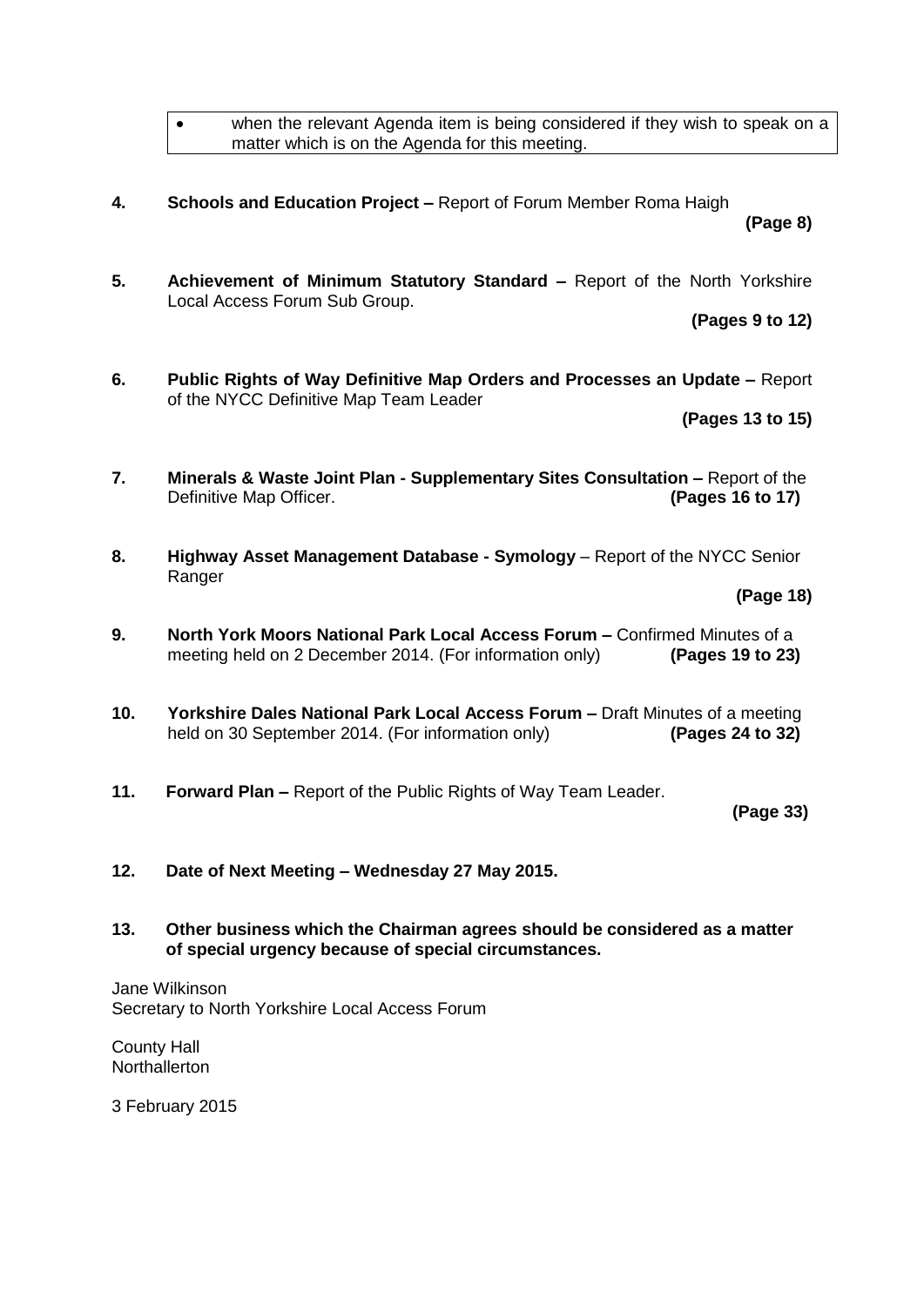#### **NOTES**

#### *(a)* **INTERESTS**

The Local Access Forums (England) Regulations 2007 state:-

(7) "A member of a Local Access Forum who is directly or indirectly interested in any matter brought up for consideration at a meeting of the Forum shall disclose the nature of his interest to the meeting".

Those members of the Local Access Forum who are County Councillors are also bound by the North Yorkshire County Council Members' Code of Conduct, as they serve on the Forum as County Councillors. County Councillors must, therefore, declare any interest they may have in any matter considered at a meeting and, if that interest is financial, must declare it and leave the meeting during consideration of that item.

#### (b) **Emergency Procedures for Meetings**

#### **Fire**

The fire evacuation alarm is a continuous Klaxon. On hearing this you should leave the building by the nearest safe fire exit. From the **Grand Meeting Room** this is the main entrance stairway. If the main stairway is unsafe use either of the staircases at the end of the corridor. Once outside the building please proceed to the fire assembly point outside the main entrance

Persons should not re-enter the building until authorised to do so by the Fire and Rescue Service or the Emergency Co-ordinator.

An intermittent alarm indicates an emergency in nearby building. It is not necessary to evacuate the building but you should be ready for instructions from the Fire Warden.

If you discover a fire, you should sound the alarm and then dial 9-999 asking the Fire Brigade to come to the main County Hall Building, Northallerton. You should then ring County Hall Reception on 6100 to inform them where the fire is.

There are alarm points at each end of the Meeting Room corridor – and at the main stairway.

#### **Accident or Illness**

First Aid treatment can be obtained by telephoning Extension 7575.